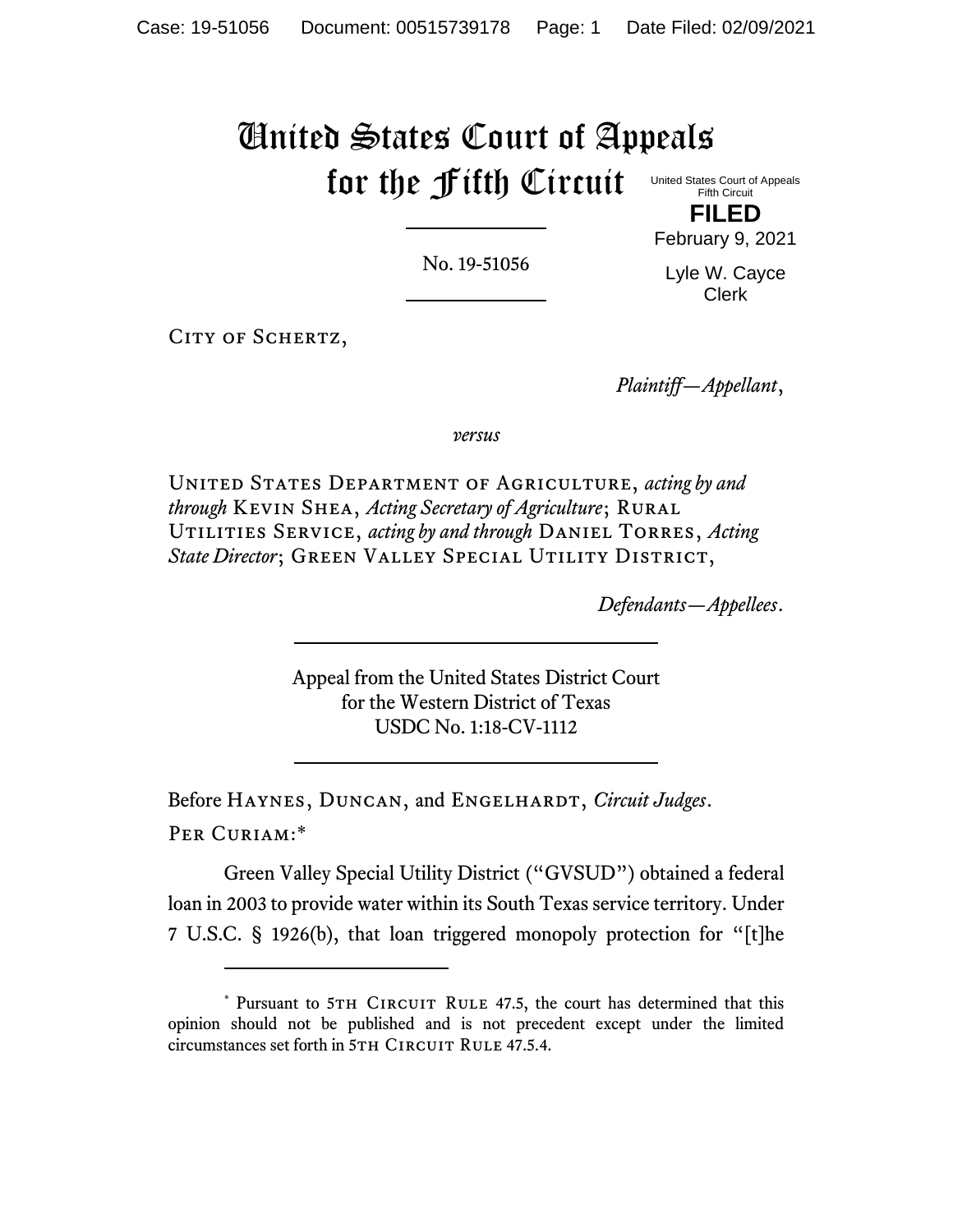## No. 19-51056

service provided or made available" by GVSUD. *See Green Valley Special Util. Dist. v. City of Schertz* ("*Green Valley*"), 969 F.3d 460, 475, 477 (2020) (en banc). Years of litigation ensued between GVSUD and various municipalities that sought to provide utility services themselves. In 2017, we held the 2003 water loan protected GVSUD's exclusive provision of both water and wastewater services. *Green Valley Special Util. Dist. v. City of Cibolo* ("*Cibolo*"), 866 F.3d 339, 341–43 (5th Cir. 2017) (concluding "[t]he service" means "any service made available by a federally indebted utility"). Now, GVSUD seeks a new federal loan, this time to fund wastewater services. The City of Schertz sued to enjoin the closing of the loan, arguing the accompanying monopoly would prevent the City from providing wastewater services to its residents and stifle its plans for growth. The district court dismissed for lack of standing. It concluded that, under our *Cibolo* decision, the 2003 loan already insulates GVSUD from competition in providing wastewater services such that the new loan could not cause the City any cognizable Article III injury.

On appeal, the City concedes it lacks standing to challenge the new loan if *Cibolo*'s interpretation of "[t]he service" in § 1926(b) remains binding. It does. In *Green Valley*, our en banc Court declined to overrule that part of *Cibolo*, though a dissenting minority would have done so. *See Green Valley*, 969 F.3d at 478 n.39; *see also id.* at 479 (Owen, C.J., concurring in part and dissenting in part). We are unpersuaded by the City's arguments that recent Supreme Court cases interpreting the word "the" have somehow fatally undermined *Cibolo*'s interpretation of § 1926(b), such that we need not follow it. *See, e.g.*, *Nielsen v. Preap*, 139 S. Ct. 954, 965 (2019) (explaining that "the" "indicat[es] that a following noun . . . is definite or has been previously specified by context" (citation omitted)). The rule of orderliness therefore compels this panel adhere to *Cibolo*. *See Planned Parenthood v.*